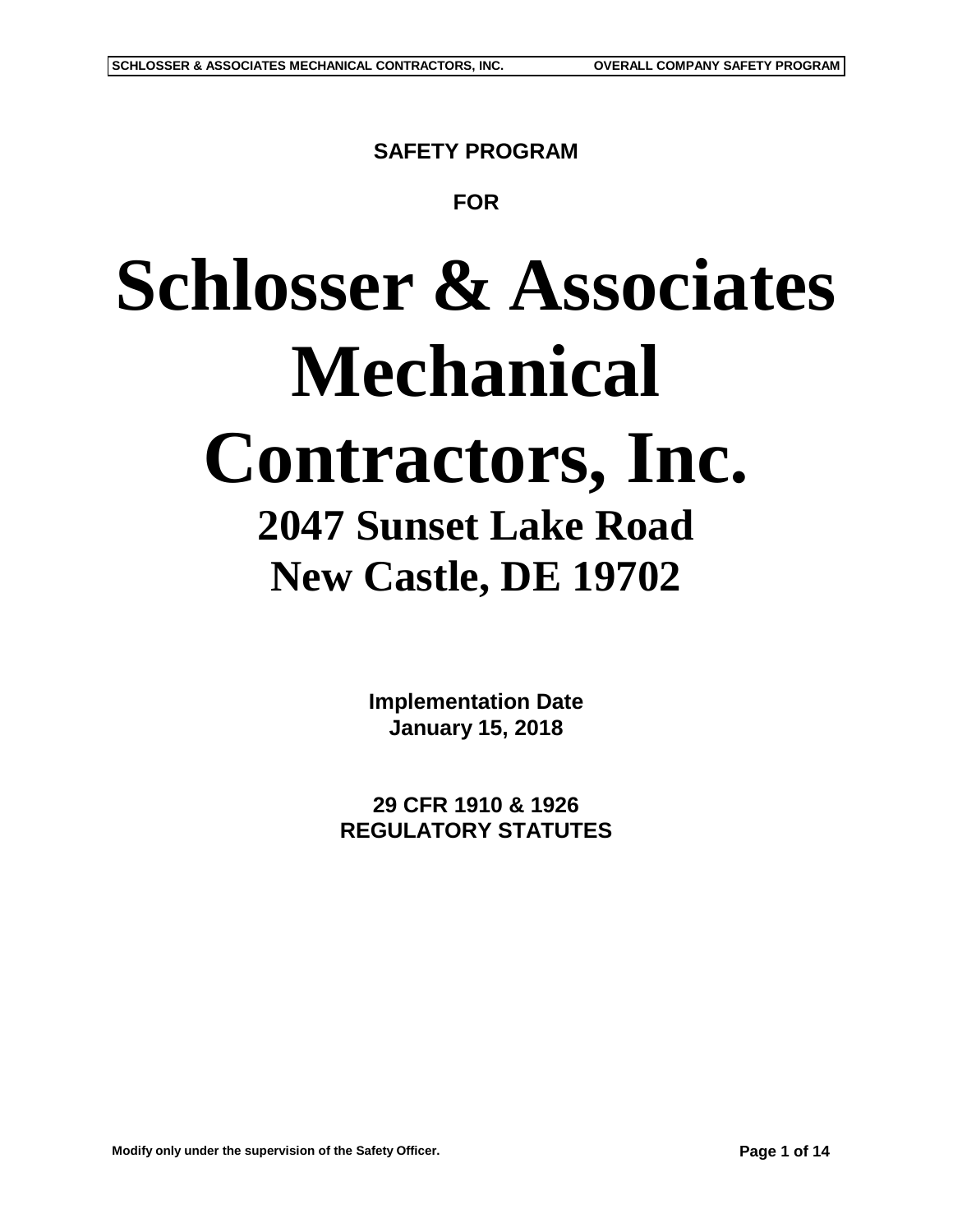## **Schlosser & Associates Mechanical Contractors, Inc. Occupational Health and Safety Program**

## **Corporate Policy Statement**

The Occupational Safety and Health Act of 1970 clearly states our common goal of safe and healthful working conditions. The safety and health of our employees continues to be the first consideration in the operation of this business.

Safety and health in our business must be a part of every operation. Without question it is every employee's responsibility at all levels.

It is the intent of this company to comply with all laws. To do this we must constantly be aware of conditions in all work areas that can produce injuries. No employee is required to work at a job he or she knows is not safe or healthful. Your cooperation in detecting hazards and, in turn, controlling them is a condition of your employment. Inform your supervisor immediately of any situation beyond your ability or authority to correct.

The personal safety and health of each employee of this company is of primary importance. The prevention of occupationally-induced injuries and illnesses is of such consequence that it will be given precedence over operating productivity whenever necessary. To the greatest degree possible, management will provide all mechanical and physical facilities required for personal safety and health in keeping with the highest standards.

We will maintain a safety and health program conforming to the best management practices of organizations of this type. To be successful, such a program must embody the proper attitudes toward injury and illness prevention not only on the part of supervisors and employees, but also between each employee and his or her coworkers. Only through such a cooperative effort can a safety program in the best interest of all be established and preserved.

Our objective is a safety and health program that will reduce the number of injuries and illnesses to an absolute minimum, not merely in keeping with, but surpassing, the best experience of operations similar to ours. Our goal is nothing less than zero accidents and injuries.

\_\_\_\_\_\_\_\_\_\_\_\_\_\_\_\_\_\_\_\_\_

President Schlosser & Associates Mechanical Contractors, Inc.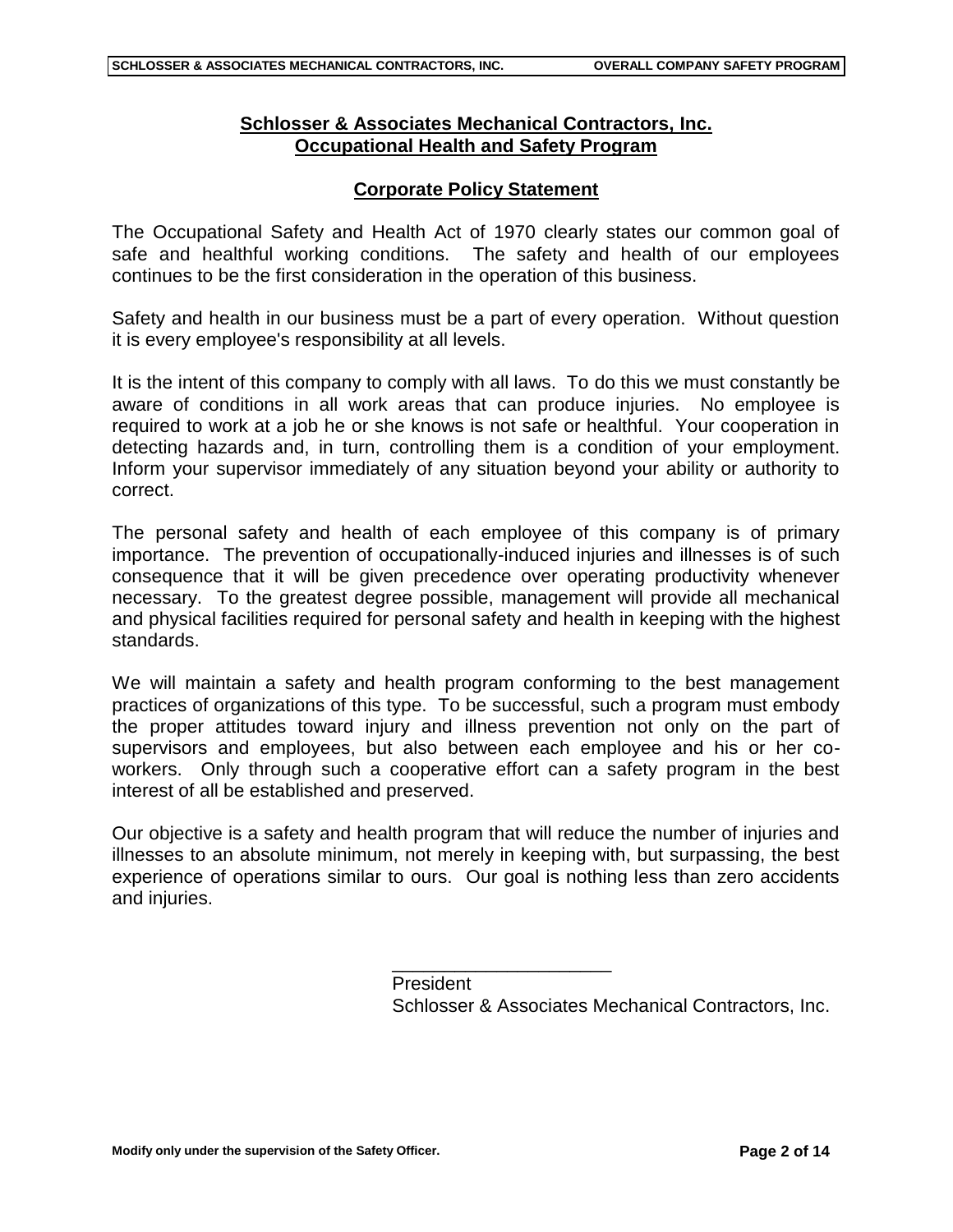## **Schlosser & Associates Mechanical Contractors, Inc. Occupational Health and Safety Program**

## **Health and Safety Guidelines**

**Program Responsibility**: The company Safety Officer is solely responsible for all managerial facets of this program and has full authority to make necessary decisions to ensure success of the program. Safety is also the responsibility of every employee of this company. The Safety Officer will develop written detailed instructions covering each of the basic elements in this program, and is the sole person authorized to amend these instructions. This company has expressly authorized the Safety Officer to halt any operation of the company where there is danger of serious personal injury.

#### **Program Content**

The Schlosser & Associates Mechanical Contractors, Inc. safety and health program will include, but is not limited to development and maintenance of the following:

- **1. Company Health and Safety Program Guidelines.**
- **2. Written Programs.**
- **3. Safety Committee.**
- **4. Routine Safety and Health Inspections.**
- **5. Safety Meetings.**
- **6. Accident and Incident Reporting.**
- **7. Accident Investigation.**
- **8. General Safety Rules for all Work Areas.**
- **9. Recordkeeping Requirements.**
- **10. Disciplinary Actions for Willful Unsafe Acts.**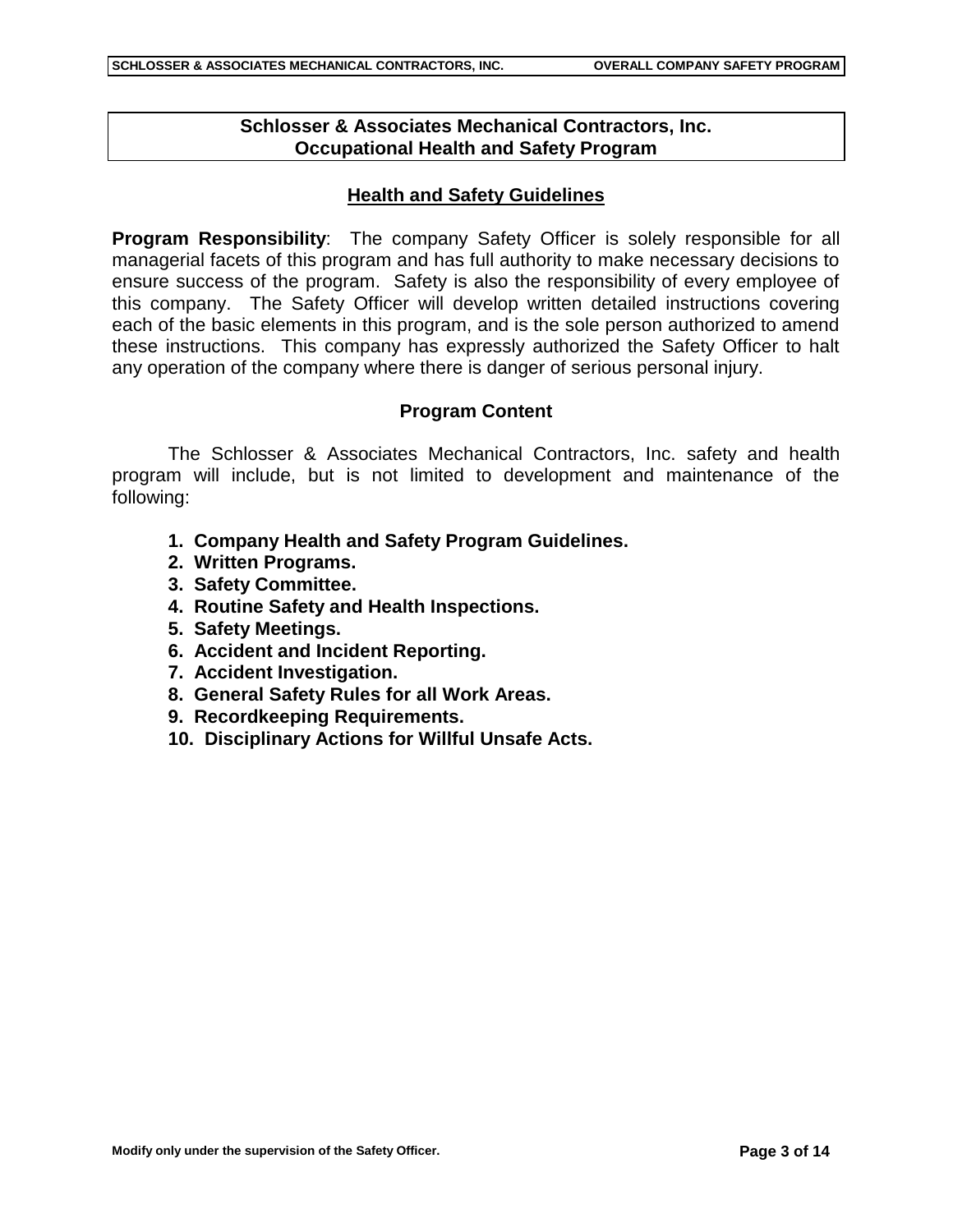1. **Company Health and Safety Program Guidelines**. Schlosser & Associates Mechanical Contractors, Inc. will review and evaluate this document:

1.1 On an annual basis.

1.2 When changes occur to 29 CFR that prompt a revision.

1.3 When changes occur to any related regulatory document that prompts a revision of this document.

1.4 When facility operational changes occur that require a revision of this document.

**2. Written Individual Programs.** This company will maintain written individual procedures for the types of hazards/issues that our employees will or could potentially be exposed to. Each program will be reviewed/revised on an annual basis or as required by the respective governing OSHA Standard. Each program insofar as possible will be maintained as an independent program to avoid situations where it is unclear where responsibility for given issues belong. Effective implementation of these program's require support from all levels of management within this company. Each written program will be communicated to all personnel that are affected by it. Each will encompass the total workplace, regardless of number of workers employed or the number of work shifts. They will be designed to establish clear goals, and objectives. The following individual safety programs will be maintained.

- 2.1 Hazard Communication
- 2.2 Fall Protection
- 2.3 Portable Ladders
- 2.4 Scaffolding/Aerial Lifts
- 2.5 Powered Equipment

#### **3. Safety Committee.**

3.1 Schlosser & Associates Mechanical Contractors, Inc. does not currently have a formal safety committee. All employees are expected to be involved in safety at all times. If needs arise, or standards dictate, then one will be implemented.

**4. Routine Safety and Health Inspections.** Routine safety and health inspections will be conducted of all company work areas and jobsites. The inspections will be conducted to discover through specific, methodical auditing, checking, or inspection procedures; conditions and work practices that lead to job accidents and industrial illnesses.

4.1 Currently, on jobsites, all supervisors are required to do a thorough inspection at the beginning of each work day.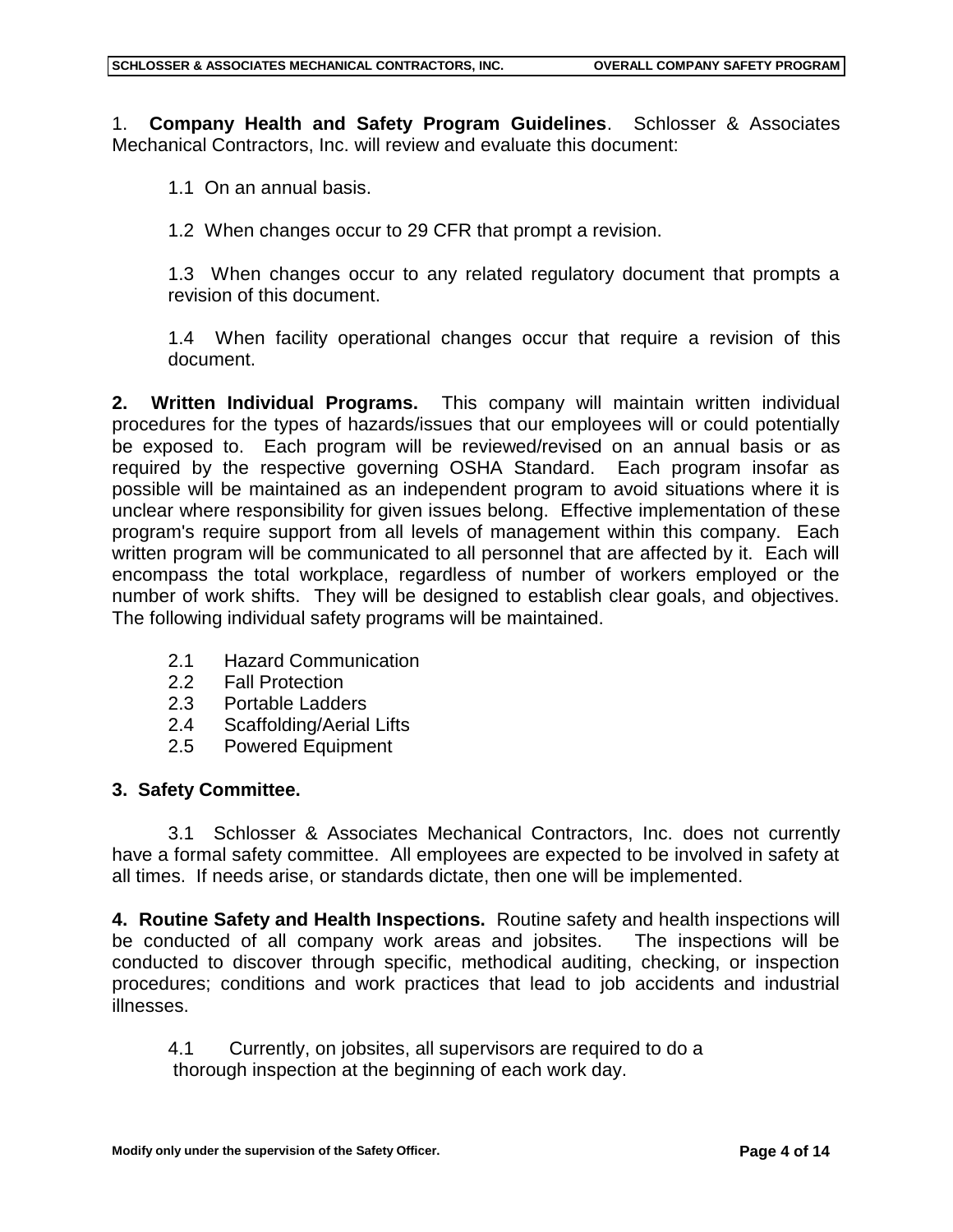4.2 Inspection Intervals. Inspections wil be conducted on a regular basis, at least monthly, for OSHA compliance. Safety Resources, LLC is currently providing jobsite inspections.

4.3 Hazard priority classification system. Hazards will be rated according to the following rating system. Where it is unclear where a hazard should be rated the next higher priority classification will be assumed.

4.3.1 Priority 1 Hazard. The most serious type of unsafe condition or unsafe work practice that could cause loss of life, permanent disability, the loss of a body part (amputation or crippling injury), or extensive loss of structure, equipment, or material.

4.3.2 Priority 2 Hazard. Unsafe condition or work practice that could cause serious injury, industrial illness, or disruptive property damage.

4.3.3 Priority 3 Hazard. Unsafe condition or work practice that might cause a recordable injury or industrial illness or nondisruptive property damage.

4.3.4 Priority 4 Hazard. Minor condition, a housekeeping item or unsafe work practice infraction with little likelihood of injury or illness other than perhaps a first-aid case.

4.4 Inspection elements. The following inspection elements will be checked during safety inspections, as a minimum. Where an individualized safety program exists, the company standard practice instruction will be used as the basis for development of inspection criteria.

| <b>Element</b>         | <b>Criteria</b>                                    |
|------------------------|----------------------------------------------------|
| <b>Floors</b>          | Condition, slip, trip, falls, holes covered/marked |
| <b>Stairs</b>          | Condition, railings, obstructions                  |
| Ladders                | Condition, proper setup                            |
| <b>Scaffolds</b>       | Condition, fully planked, level, guardrails        |
| <b>Fall Hazards</b>    | PFAS, guardrails                                   |
| Lighting               | Suitable Illumination for work                     |
| Noise control          | 85db or less, hearing protection                   |
| Hand tools             | Grounded, guarded, pressure switches               |
| Electrical             | GFCI's, cords inspected                            |
| Machine tools          | Guarded, stop buttons, training                    |
| Chemicals              | SDS's, labels, storage, Chemical Lists             |
| Compressed gas         | Storage, heat sources, labels                      |
| Guarding               | Installed, over, under, around, between            |
| <b>Head Protection</b> | Used, training, proper usage                       |
| Eye protection         | Used, training, Z-87 rated protectors              |
| <b>First Aid</b>       | Kits, training                                     |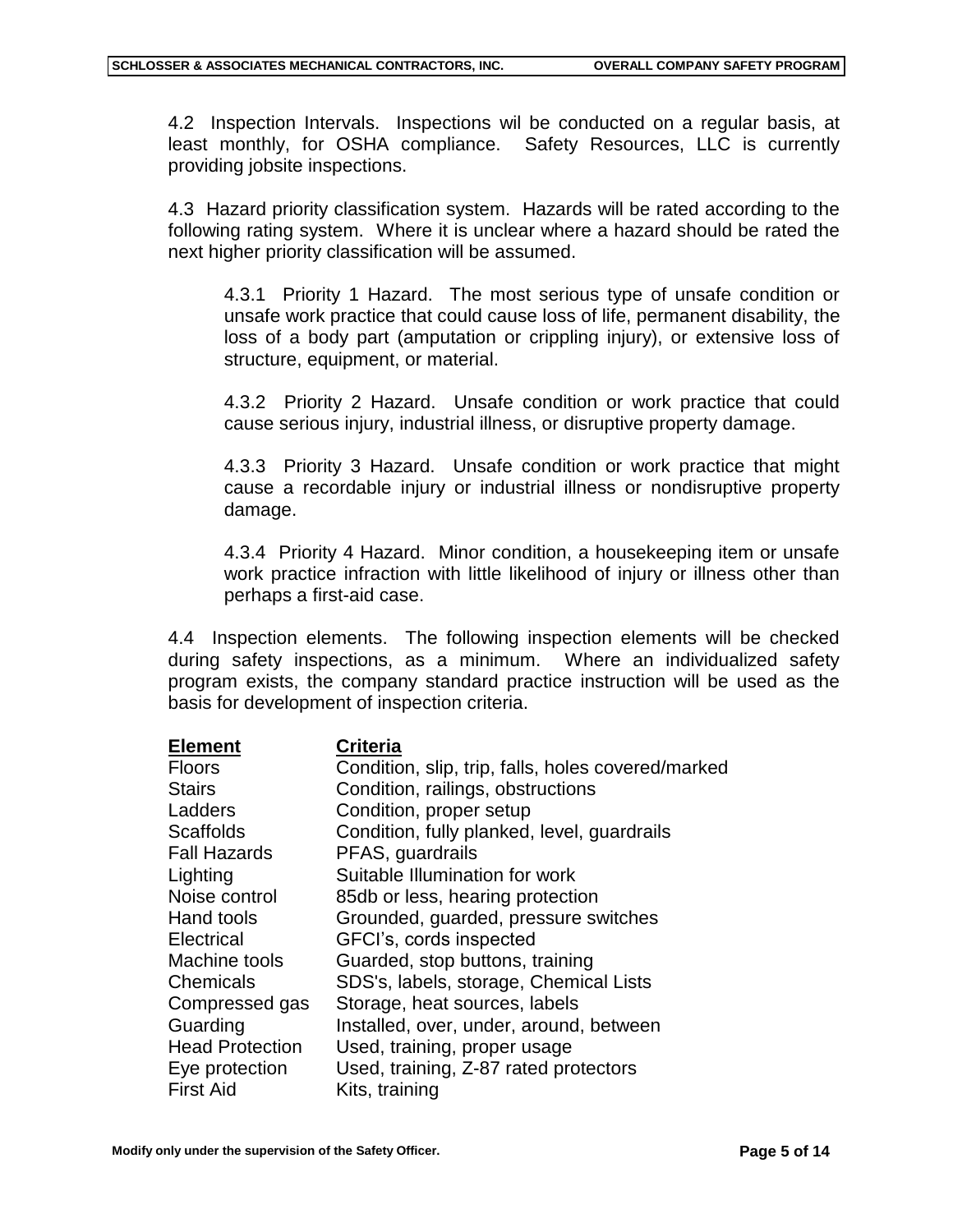Fire Protection Extinguishers every 3,000 sq. ft., every floor Work practices Unsafe work practices observed? (list)

4.5 Inspection report. The safety officer will develop a safety report based on the inspection items noted during the inspection. The following items will be accomplished:

> 4.5.1 The report will be distributed immediately to personnel/subcontractors responsible for correcting deficiencies noted during the inspection. These personnel will use the hazard classification system to prioritize deficiency correction.

> 4.5.2 The report will be distributed to all supervisors and key management personnel. Supervisors will brief the results to all employees under their control. Any employee requesting to be placed on the distribution list will be accommodated.

> 4.5.3 The safety officer will develop a statistical analysis of deficiencies noted to determine jobs/areas that have a high incidence of injury potential. These areas will be emphasized during inspections and meetings.

4.6 OSHA/MOSH/VOSH Inspections. When a Compliance Officer from the appropriate agency arrives at a jobsite, the supervisor will immediately notify a representative of Safety Resources, LLC for assistance. At this time, the Compliance Officer will be asked for qualification of a Focused Inspection. Elements addressed to qualify for a Focused Inspection are as follows:

- a comprehensive Safety & Health Program

- a designated Competent Person responsible for the implementation and monitoring of the Safety & Health Program

- absence of "clear-view" violations of the following areas;

#### 1. **Fall hazards**

- a. Roofing work
- b. Open-sided floors/platforms
- c. Floor holes/openings
- d. Scaffolding/Lifts

#### 2. **Electrical hazards**

- a. Overhead power lines
- b. Cords/tools
- c. GFCI Protection
- d. Temporary wiring/receptacles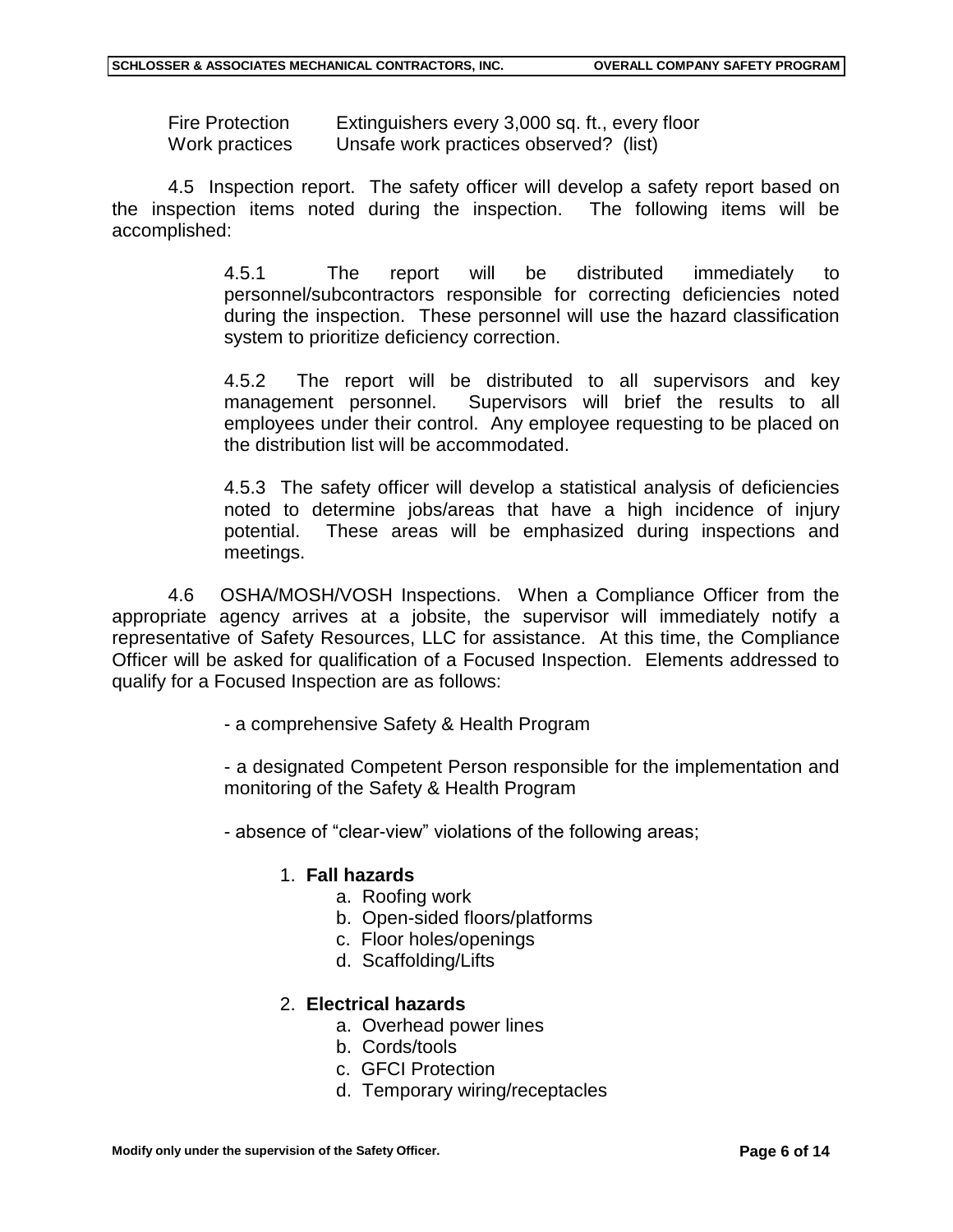## 3. **Caught in/between hazards**

- a. Machinery/equipment
- b. Trenches

## 4. **Struck-by hazards**

- a. Falling objects
- b. Machinery/equipment
- c. Use of Controlled Access Zones

This program, along with specific safety programs, will be used as a basis for keeping the jobsite a safe and healthy workplace. Subcontractors will be required to complete a Contractor Safety Verification Form prior to work commencement. This will help ensure compliance with the Program. The Construction Focused Inspection Guidelines, as provided by OSHA in their Guidelines dated September 20, 1995, will by used as a guideline. (see addendum)

**5. Safety Meetings**. A well ordered flow of information is essential to a good safety program. The company, through a program of safety meetings at all levels, intends to accomplish the goals of safety awareness, education, and participation.

5.1 Safety meeting outlines. The safety officer will maintain outlines serving various topics of importance to the safety of company employees and subcontractors. They will be intended to be adapted to the widest range of situations and groups. Supervisors can add the level of detail required to make the material completely relevant to his or employees.

5.2 Safety meeting schedules. Employees will be given safety briefings by their respective supervisors on a regular basis. Safety briefings will be given immediately:

5.2.1 Upon initial job assignment or reassignment.

5.2.2 When operational changes to equipment or the job occur.

5.2.3 When a co-worker is injured.

5.2.4 When manufacturers provide safety related information pertaining to defects, use, etc., for equipment used by this company.

5.3 Staff meetings. Safety will be included in the agenda of all contractor meetings. The safety officer will keep everyone informed of safety performance developments in the area of accident prevention, and safety.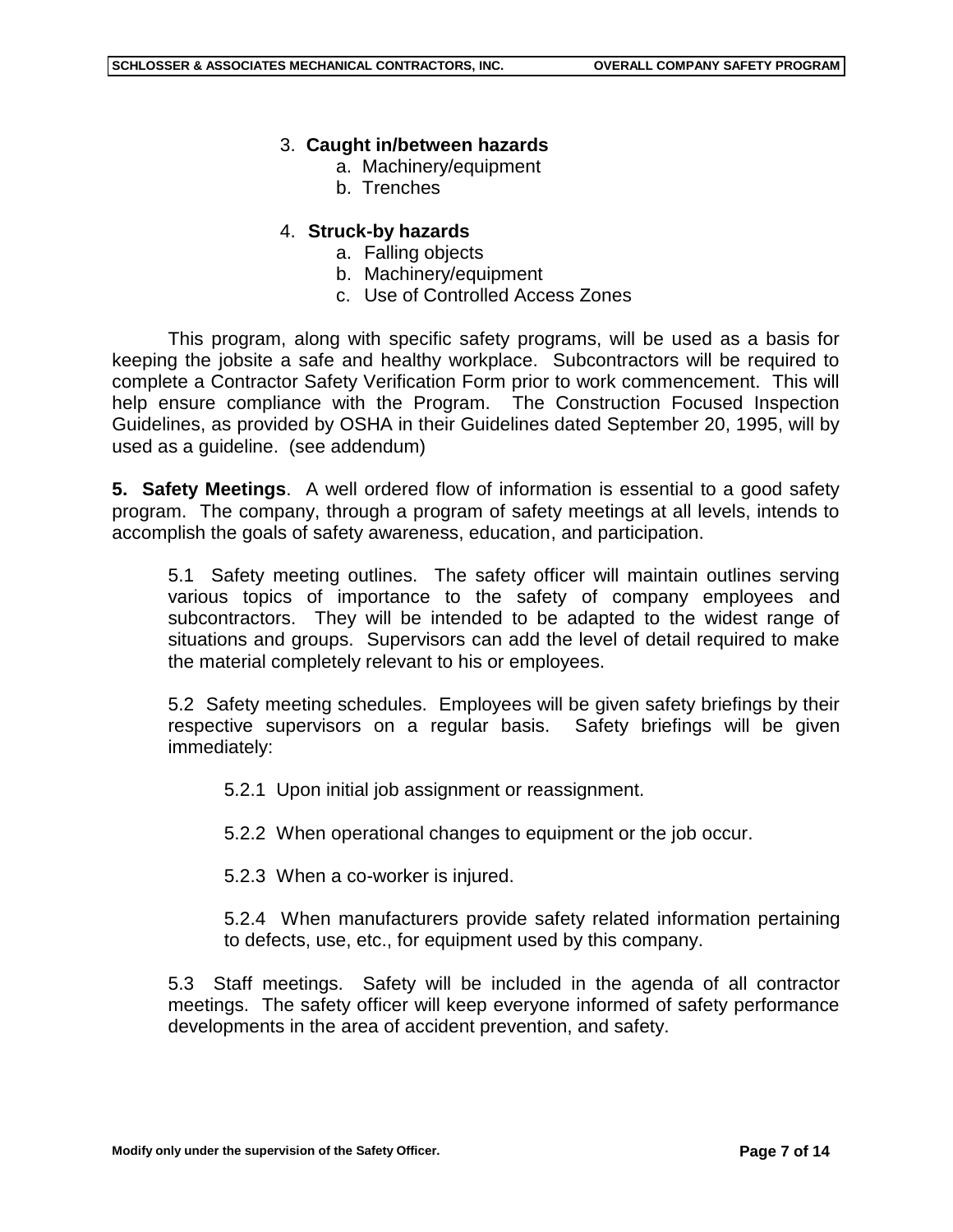5.4 Supervisor meetings. Safety will be included in the agenda of all routine supervisor meetings. The safety officer will keep supervisors informed of safety performance developments in the area of accident prevention, and safety.

**6. Emergencies, Accident and Incident Reporting.** The Schlosser & Associates Mechanical Contractors, Inc. Hazard Report will be used by all employees to report potential or known hazards. The following procedures apply:

6.1 Person reporting hazard:

6.1.1 Notify supervisor of the hazard.

6.1.2 Accomplish hazard identification/correction if possible.

6.1.3 Fill out required sections of the hazard report.

6.1.4 Forward report immediately to the safety officer.

6.2 For workplace medical or fire emergencies, utilize 911. Provide assistance as necessary.

6.3 When emergencies require evacuation due to fire, weather-related emergencies, or other, report to company vehicles, if safe, account for personnel, and advise the office. Follow host facility's Emergency Plans, when applicable.

**7. Accident Investigation**. Accident investigation is primarily a fact-finding procedure; the facts revealed are used to prevent recurrences of similar accidents. The focus of accident investigation will be to prevent future accidents and injuries to increase the safety and health of all our employees.

7.1 Immediate concerns.

7.1.1 Ensure any injured person receives proper care.

7.1.2 Ensure co-workers and personnel working with similar equipment or in similar jobs are aware of the situation. This is to ensure that procedural problems or defects in certain models of equipment do not exist.

7.1.3 Start the investigation promptly.

7.3 Accident Investigation Form. A standardized investigation form which details specific company requirements for investigation will be developed and used to gather data to determine causes and corrective actions.

**8. General Safety Rules for all Work Areas**. The following safety rules are established by this company as general safety rules for all work areas.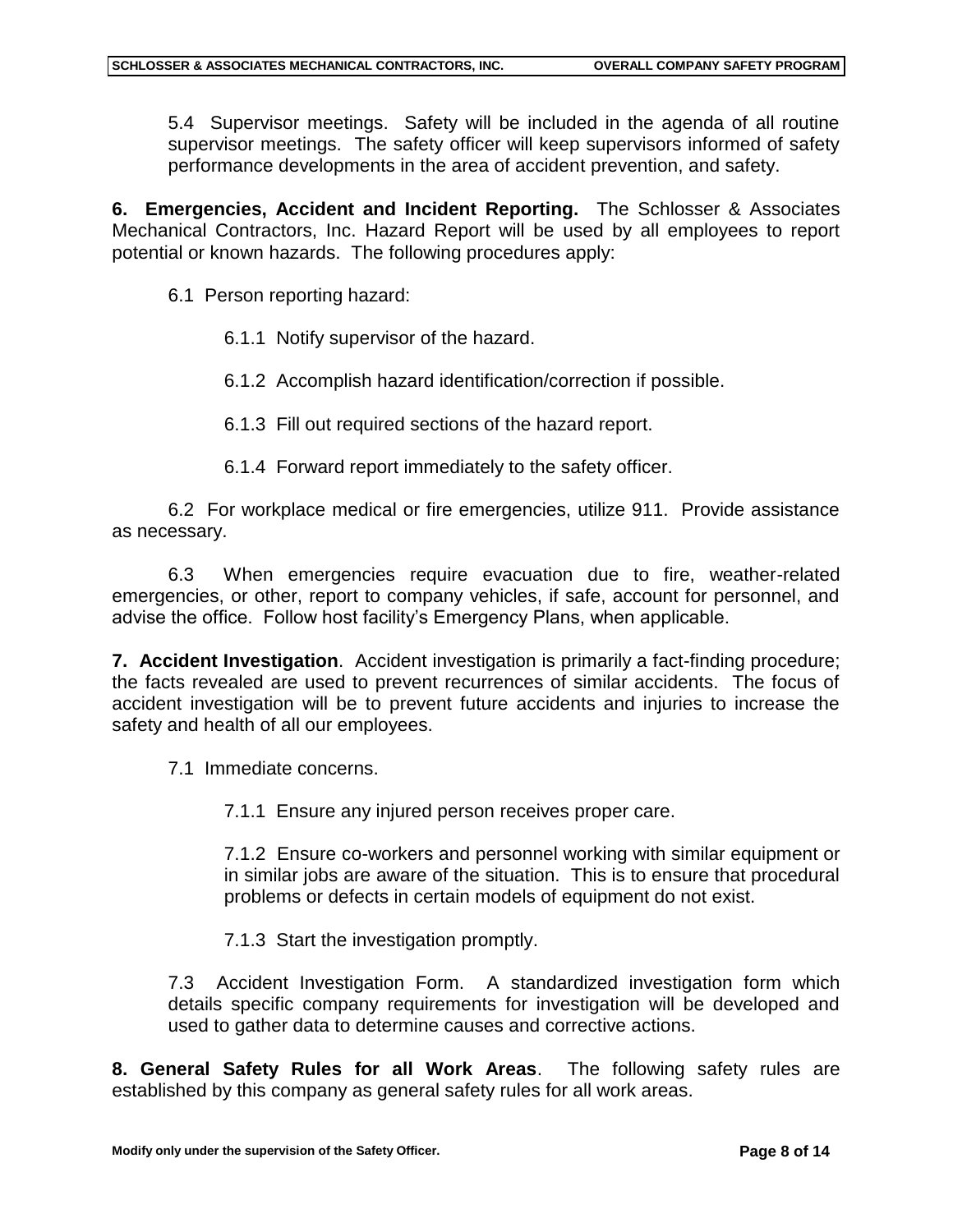8.1 Never operate any machine or equipment unless you are authorized and trained to do so.

8.2 Do not operate defective equipment. Do not use broken hand tools. Report them to your supervisor immediately.

8.3 Obtain full instructions for your supervisor before operating a machine with which you are familiar.

8.4 Never start on any hazardous job without being completely familiar with the safety techniques which apply to it. Check with your supervisor if in doubt.

8.5 Make sure all safety attachments are in place and properly adjusted before operating any machine/tool.

8.6 Wear all personal protective equipment (PPE) necessary to be safe on the job. Wear proper shoes; sandals or other open-toed or thin-soled shoes should not be worn. Use safety glasses when using tools, pneumatic nailers, etc. Hard hats are to be worn whenever there is danger from overhead hazards.

8.7 Do not wear loose, flowing clothing or long hair while operating moving machinery.

8.8 Never repair or adjust any machine or equipment unless you are specifically authorized to do so.

8.9 Inspect all equipment for safety issues/defects prior to use.

8.10 Put tools and equipment away when they are not in use.

8.11 Do not lift items which are too bulky or too heavy to be handled by one person. Ask for assistance.

8.12 Keep all aisles, stairways, and exits clear of materials, air hoses, equipment, and debris.

8.13 Stack all materials neatly and make sure piles are stable.

8.14 Keep your work area clean and ensure all debris is removed so as to not present hazards.

8.15 Do not participate in horseplay, or tease or otherwise distract fellow workers.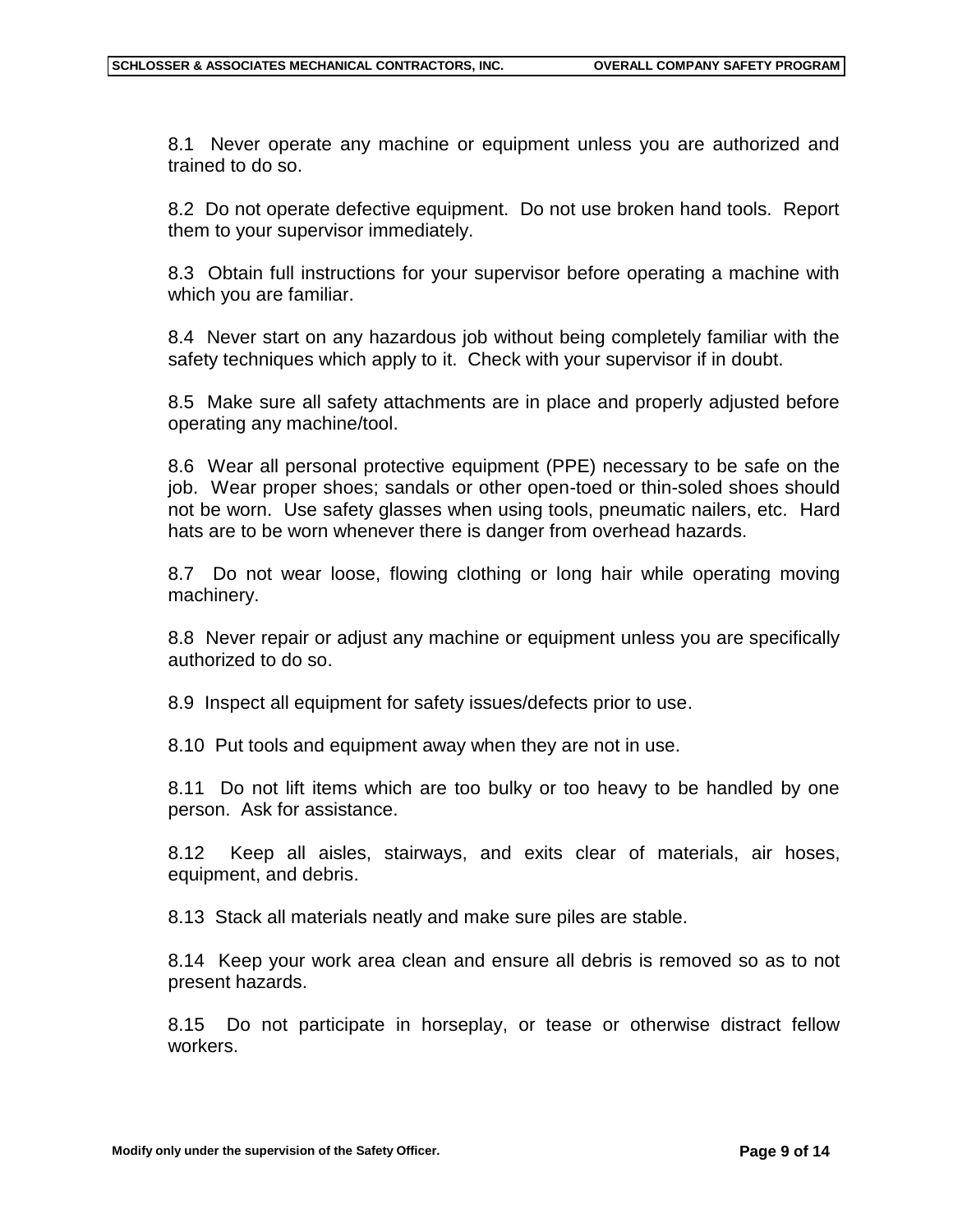8.16 Extension cords should be placed so that they will not be subjected to damage.

8.17 Electrical outlets should be properly used. Never overload electrical outlets. Use GFCI protection at all times with temporary cords.

8.18 Frayed or damaged electrical cords should replaced.

8.19 Never take chances. If you're unsure, your unsafe!

8.20 Ask for help, Let good common sense be your guide.

**9. Recordkeeping requirements**. This employer fully understands that companies with eleven (11) or more employees at any time during the calendar year immediately preceding the current calendar year must comply with the provisions of 29 CFR 1904. This section provides for recordkeeping and reporting by Schlosser & Associates Mechanical Contractors, Inc. covered under 29 CFR 1904 as necessary or appropriate for developing information regarding the causes and prevention of occupational accidents and illnesses, and for maintaining a program of collection, compilation, and analysis of occupational safety and health statistics both for this company and as part of the national system for analysis of occupational safety and health. Records shall be established on a calendar year basis.

9.1 This employer will report under 29 CFR 1904.8 concerning fatalities within 8 hours, hospitilizations, amputations or loss of an eye within 24 hours.

9.2 This employer will maintain a log of occupational injuries and illnesses under 29 CFR 1904.2 and to make reports under 29 CFR 1904.21 upon being notified in writing by the Bureau of Labor Statistics that the employer has been selected to participate in a statistical survey of occupational injuries and illnesses.

9.3 Log and summary of occupational injuries and illnesses. This employer shall:

9.3.1 Maintain a log and summary of all recordable occupational injuries and illnesses by calendar year.

9.3.2 Enter each recordable injury and illness on the log and summary as early as practicable but no later than 6 working days after receiving information that a recordable injury or illness has occurred. For this purpose form OSHA No. 300 or an equivalent which is as readable and comprehensible to a person not familiar with it will be used. The log and summary (OSHA 300A), shall be completed in the detail provided on the forms and instructions on form OSHA No. 300 and 300A.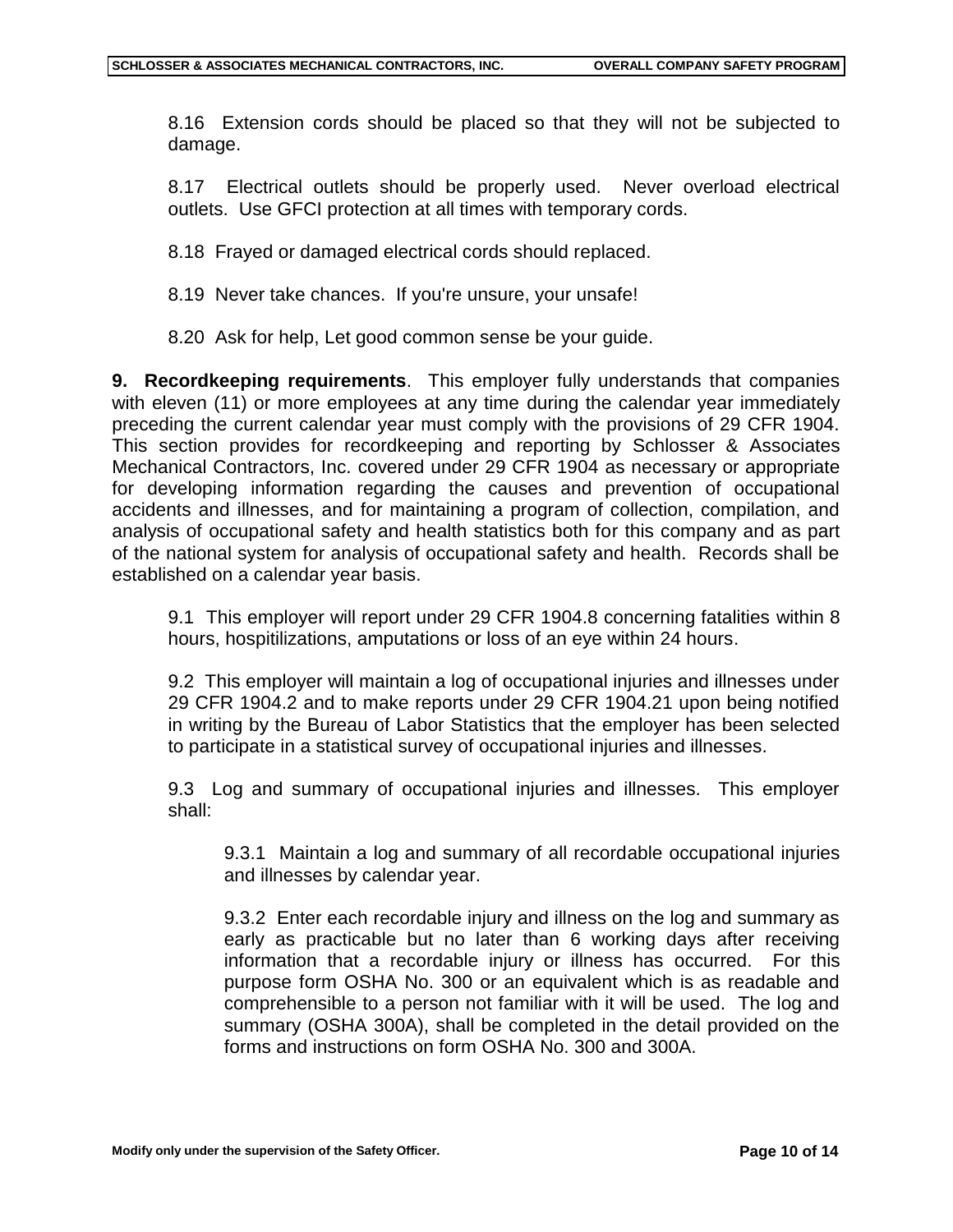9.3.3 If this employer elects to maintain the log of occupational injuries and illnesses at a place other than this establishment or by means of data-processing equipment, or both, it will meet the following criteria:

9.3.3.1 There will be available at the place where the log is maintained sufficient information to complete the log to a date within 6 working days after receiving information that a recordable case has occurred.

9.3.3.2 At each facility belonging to this company, there will be available a copy of the log which reflects separately the injury and illness experience of that establishment complete and current to a date within 45 calendar days.

9.4 Supplementary record. In addition to the log of occupational injuries and illnesses (OSHA 300), this employer shall have available for inspection at each of our facilities within 6 working days after receiving information that a recordable case has occurred, a supplementary record for each occupational injury or illness for that establishment. The record shall be completed in the detail prescribed in the instructions accompanying Occupational Safety and Health Administration Form OSHA No. 301. Workmen's compensation, insurance, or other reports are acceptable alternative records if they contain the information required by Form OSHA No. 301 (according to OSHA). If no acceptable alternative record is maintained for other purposes, Form OSHA No. 301 shall be used or the necessary information will be otherwise maintained.

9.5 Annual summary. This employer shall post an annual summary of occupational injuries and illnesses for each facility under our control. Form OSHA No. 300A will be utilized, including the following information from that form:

- 9.5.1 Calendar year covered.
- 9.5.2 Company name and establishment address.
- 9.5.3 Certification signature, title, and date.

9.5.4 If no injuries or illnesses occurred in the year, zeros will be entered on the totals line, and the form posted.

9.5.5 The summary shall be completed by February 1 of each calendar year. This company, or the officer or employee of the employer who supervises the preparation of the log and summary of occupational injuries and illnesses, shall certify that the annual summary of occupational injuries and illnesses is true and complete. The certification shall be accomplished by affixing the signature of the employer, or the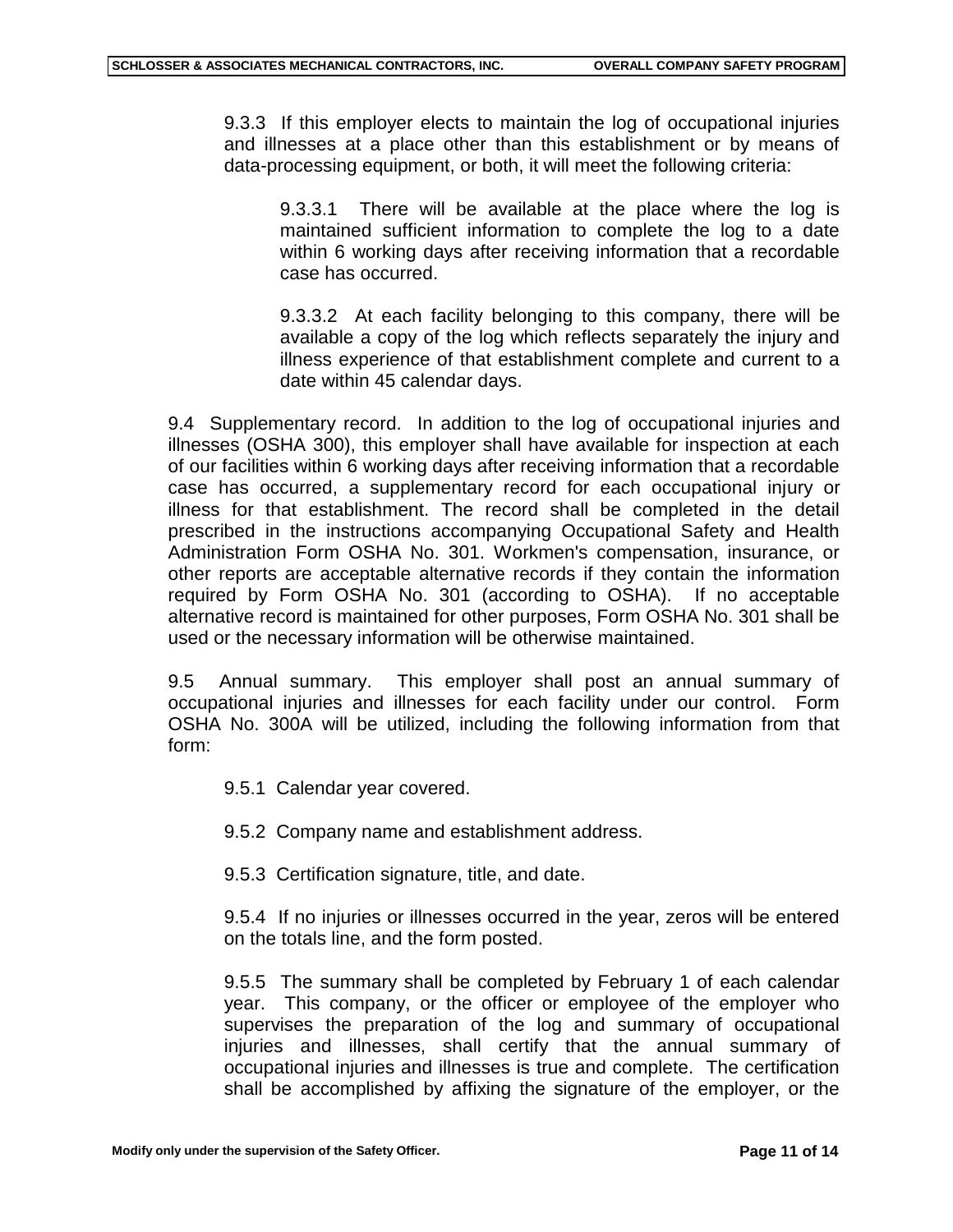officer or employer who supervises the preparation of the annual summary of occupational injuries and illnesses, at the bottom of the last page of the log and summary or by appending a separate statement to the log and summary certifying that the summary is true and complete.

9.5.6 This employer shall post a copy of the establishment's summary in each facility in the same manner required under 29 CFR 1903.2 The summary covering the previous calendar year shall be posted no later than February 1, and shall remain in place until May 1. For employees who do not primarily report or work at a fixed site belonging to this company, or who do not report to any fixed site on a regular basis, we shall satisfy this posting requirement by presenting or mailing a copy of the summary during the month of February of the following year to each such employee who receives pay during that month. (NOTE: For multiestablishment employers where operations have closed down in some establishments during the calendar year, it will not be necessary to post summaries for those establishments).

9.6 Records retention. Records provided for in 29 CFR 1904.2, 1904.4, and 1904.5 (including form OSHA No. 300, 300A and its predecessor forms OSHA No. 100 and OSHA No. 200) will be retained for 5 years following the end of the year to which they relate.

9.7 Access to records. This employer shall provide, upon request, records provided for in 29 CFR 1904.2, 1904.4, and 1904.5, for inspection and copying by any representative of the Secretary of Labor for the purpose of carrying out the provisions of the OSHA act, and by representatives of the Secretary of Health, Education, and Welfare, or by any representative of a State accorded jurisdiction for occupational safety and health inspections or for statistical compilation.

9.7.1 The log and summary of all recordable occupational injuries and illnesses (OSHA No. 300 and 300A) will, upon request, be made available to any employee, former employee, and to their representatives for examination and copying in a reasonable manner and at reasonable times. The employee, former employee, and their representatives shall have access to the log for any establishment in which the employee is or has been employed.

9.8 Reporting of fatality or multiple hospitalization accidents. Within 8 hours after the occurrence of an employment accident which is fatal, or, within 24 hours, any hospitalization, amputation or loss of an eye, this employer shall report the accident either orally or in writing to the nearest office of the Area Director of the Occupational Safety and Health Administration, U.S. Department of Labor. The reporting may be by telephone or electronically. The report shall relate the circumstances of the accident, the number of fatalities, and the extent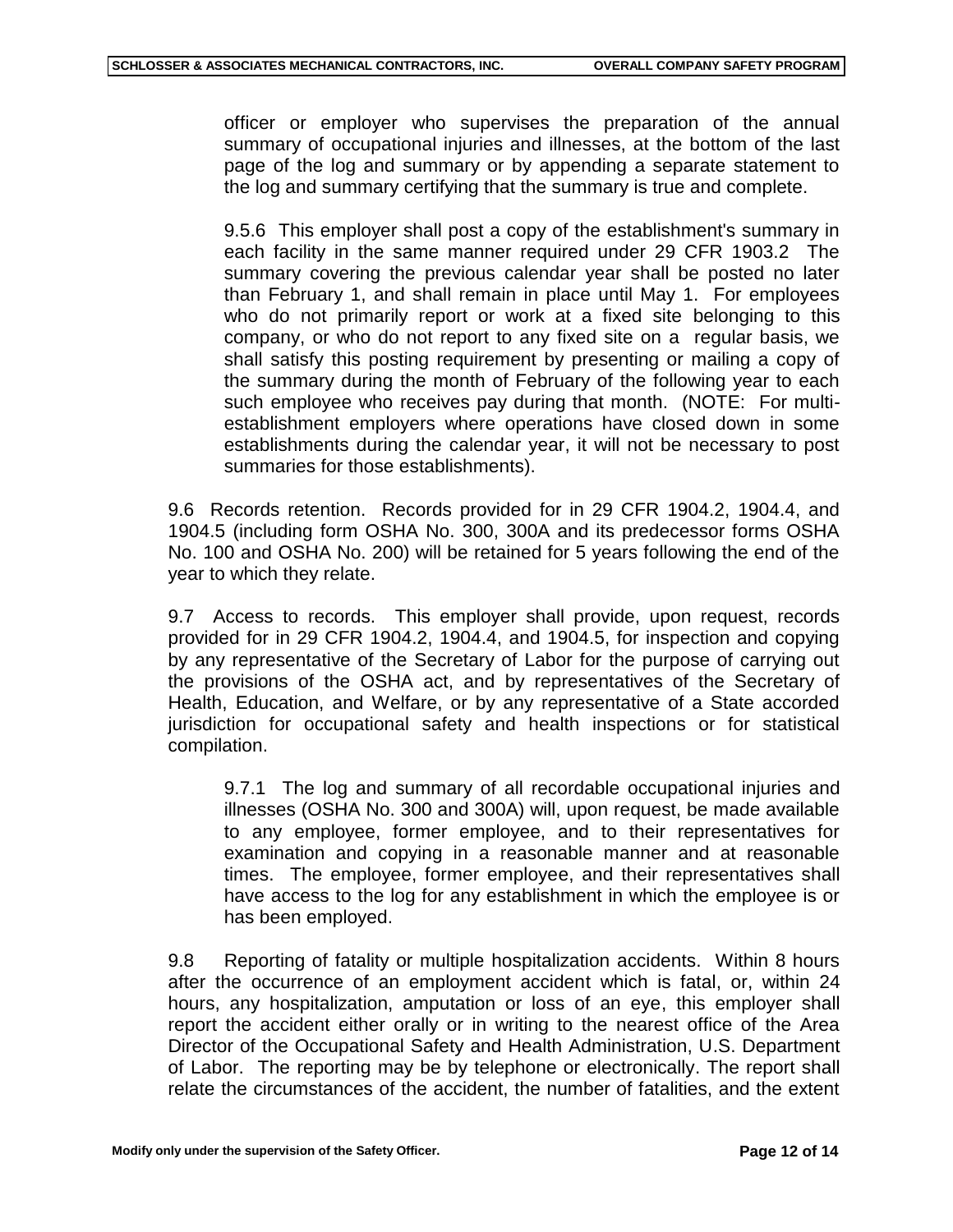of any injuries. It is understood that the Area Director may require such additional reports, in writing or otherwise, as he deems necessary, concerning the accident.

9.9 Change of ownership. Should this company change ownership, the company shall preserve those records, if any, of the prior ownership which are required to be kept.

9.10 Petitions for recordkeeping exceptions. Should this wish to maintain records in a manner different from that required the company will submit a petition containing the information specified by the Regional Commissioner of the Bureau of Labor Statistics in our region.

9.11 Employees not in fixed establishments. Record requirements for company employees engaged in physically dispersed operations such as occur in construction, installation, repair or service activities who do not report to any fixed company establishment on a regular basis but are subject to common supervision will be satisfied by:

9.11.1 Maintaining the required records for each operation or group of operations which is subject to common supervision (field superintendent, field supervisor, etc.) in an established central place.

9.11.2 Having the address and telephone number of the central place available at each worksite.

9.11.3 Having personnel available at the central place during normal business hours to provide information from the records maintained there by telephone and by mail.

9.12 Statistical program. This employer will comply with all requirements to maintain, provide, and use statistical summaries. Upon receipt of an Occupational Injuries and Illnesses Survey Form, this employer shall promptly complete the form in accordance with the instructions contained therein, and return it in accordance with the instructions.

**10. Disciplinary Actions for Willful Unsafe Acts.** Employee safety is paramount at this company. The willful commitment of an unsafe act cannot be condoned. Employees who willfully jeopardize their own or coworkers safety will be disciplined. The type of discipline can range from a verbal warning to dismissal. The company safety officer, and supervisory personnel in the administrative chain of any employee may give employees a verbal warning for a known unsafe act or procedural, or operational infraction. Disciplinary action other than a release from shift without pay must be reviewed by management.